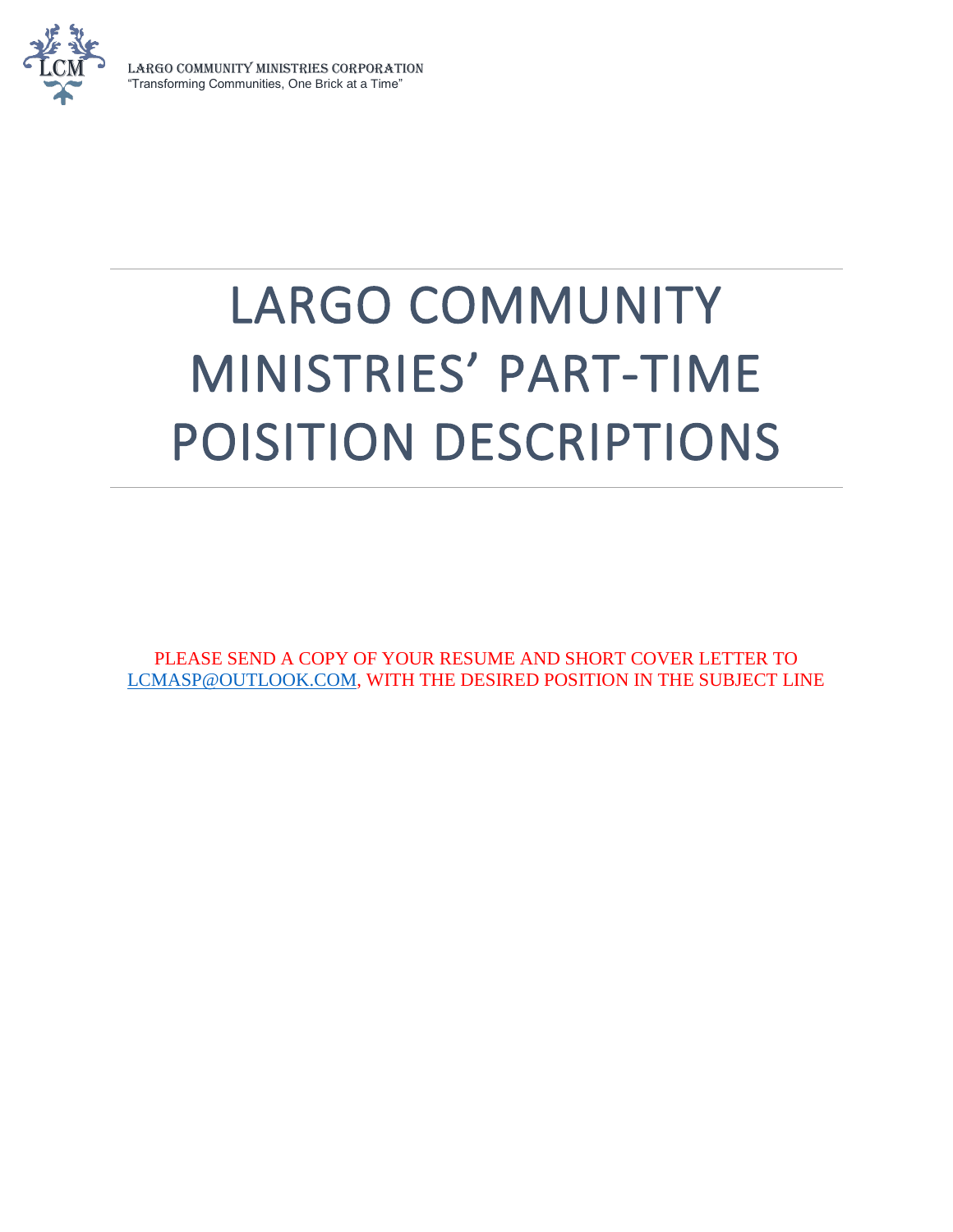

# **PROGRAM OPERATIONS COORDINATOR VOLUNTEER**

**Title:** Program Operations Coordinator Volunteer

**Hours:** 15 – 20 hours per week

**Number of Positions**: 2 volunteer

**Industry:** Non-profit, Community Development

**Location:** Largo Maryland

**Salary:** -

**Employer:** Largo Community Ministries, Corporation

#### **Requirements:**

- Ability to pass background check and drug screen
- Reliable Transportation
- Ability to work with youth and young children

**Position Summary:** The Assistant Program Coordinator offers support and structure for all youth programs provided by the LCM. These programs are designed to promote positive youth involvement and leadership, as well as other protective factors that decrease harmful behaviors.

#### **General Responsibilities:**

- Monitor youth during program activities
- Facilitate life skills classes, and help develop training modules for LCM participants and staff
- Attend all required staff, and community meetings
- Help to create activities and schedules for year round and summer programs
- Evaluate effectiveness of services on an on-going basis
- Organize and manage the usage of space and structure all program activity
- Create opportunities for program participants that will help to develop their competency through mentored group activities and life skills
- Maintain timely and accurate records, case files and data base entries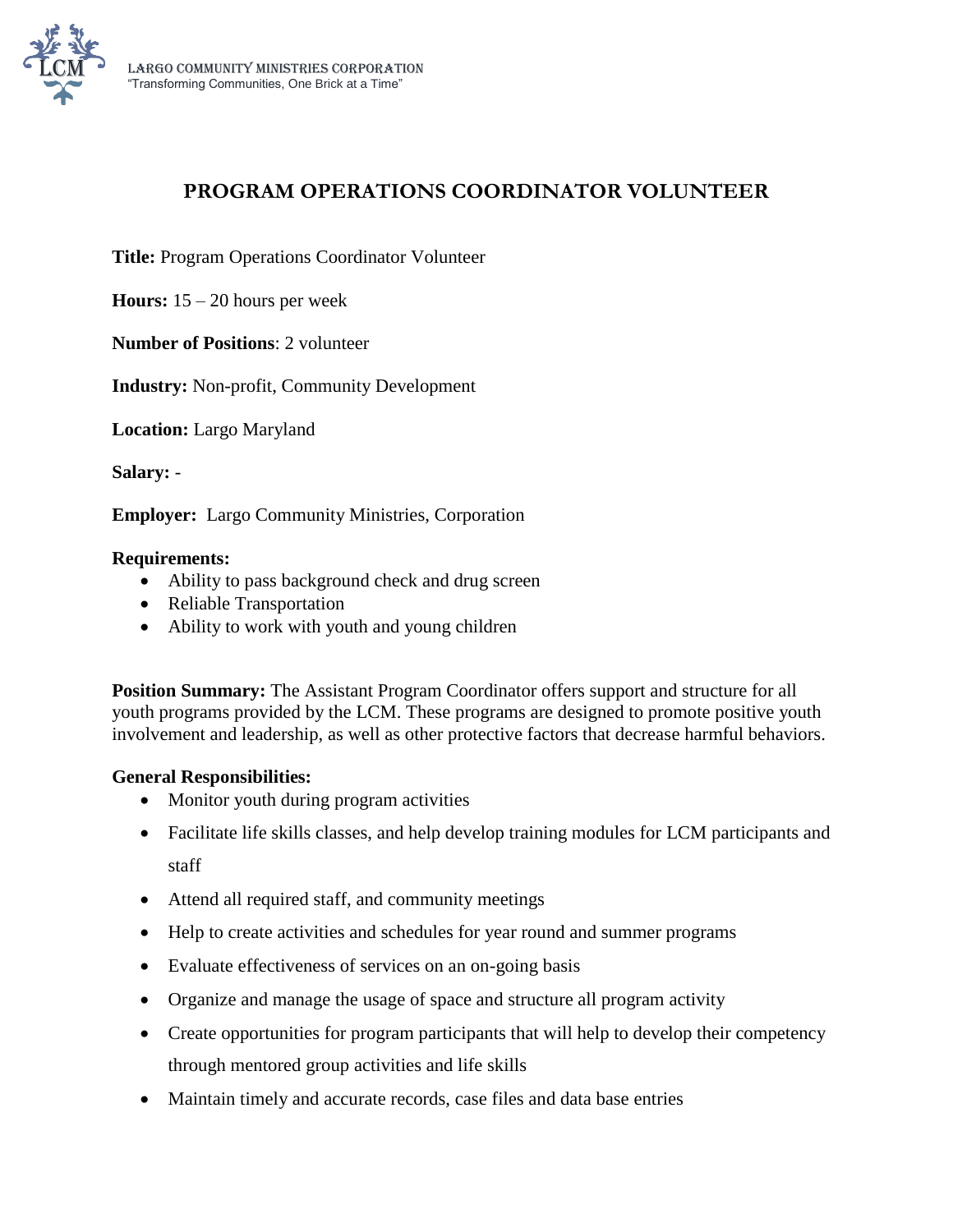

 Update and frequently assist in developing marketing material, websites and presentations

#### **Experience/Education:**

- Associates degree preferred and/or measurable experience in youth development or related field
- Prior experience working with youth and families in a strengths-based, community context desired
- Must be 18 or older

#### **Desired Qualifications**

- Delinquent behavior, and community resources.
- Experience creating and conducting trainings for youth
- Diligent, organized, accurate and detailed-oriented
- Effective written and verbal communication skills
- Willingness/ability to work a flexible schedule, including after-school hours

#### **Benefits to Volunteer**

- Obtain experience and exposure to program operations
- Learning about organizational development
- Satisfies Community Service Hours requirement
- Opportunity for future employment with organization upon program funding

# **OFFICE ASSISTANT VOLUNTEER**

**Title:** Office Assistant Volunteer

- **Hours:** 15 20 hours per week
- **Number of Positions**: 1 volunteer

#### **Industry:** Non-profit, Community Development, Clerical

**Location:** Largo Maryland

**Salary:** -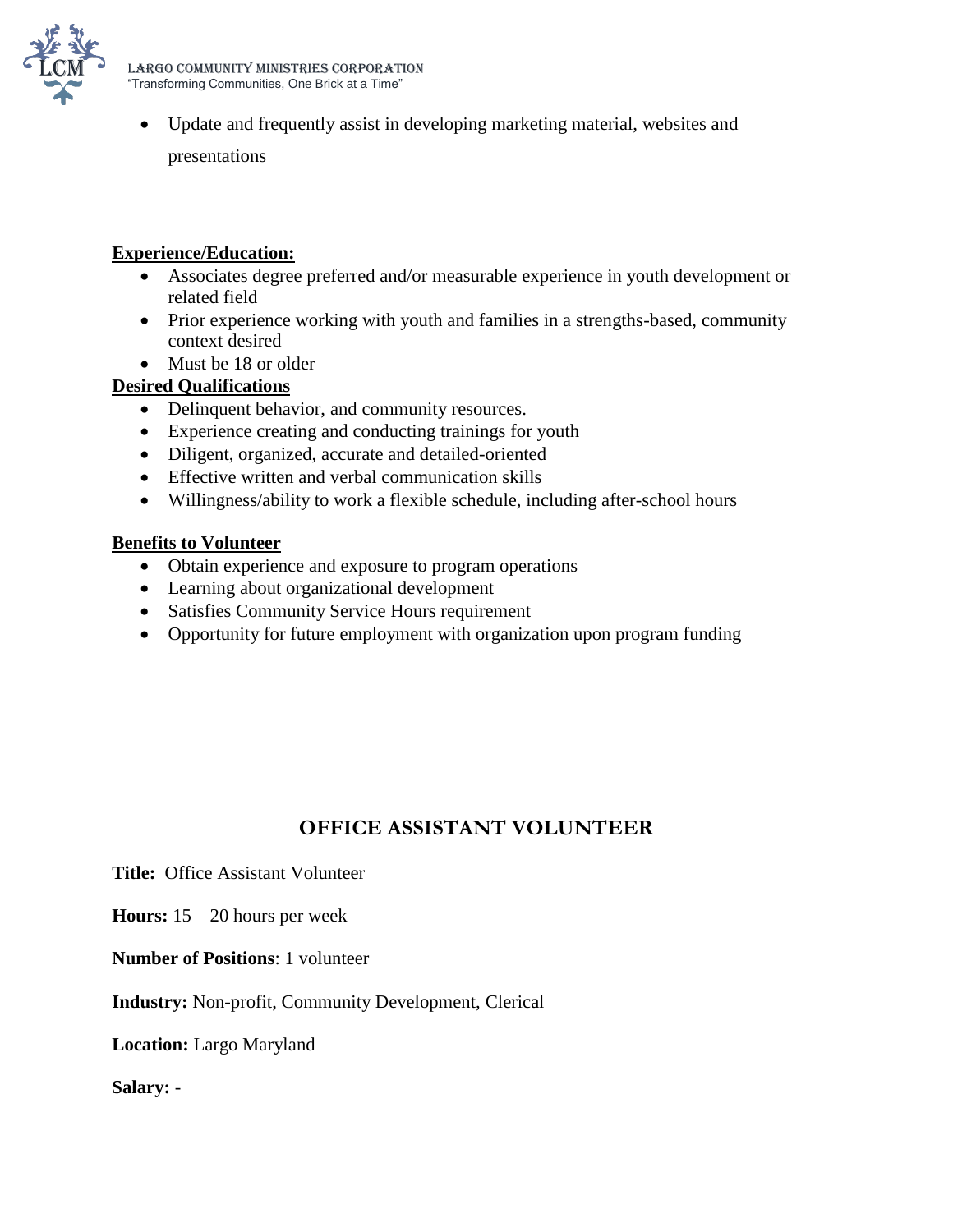

# **Employer:** Largo Community Ministries, Corporation

#### **Requirements:**

- Ability to pass background check and drug screen
- Reliable Transportation
- Ability to work with youth and young children
- Attend meetings related to positions

**Largo Community Ministries (LCM) Management Office Assistant is responsible for working collaboratively with the LCM Program Coordinator, as well as additional LCM professional and participant staff.**

#### **Primary duties**

- Print financial reports and other financial material as needed
- Assess office supply levels and order as needed
- Answer office phone
- Filing and organizing
- Perform these duties while occupying the front desk

#### **Assist**

- Office support such as mailings, front desk coverage, filing
- Assist as necessary with department events
- Other duties as assigned

## **Desired Qualifications**

- Ability to work collaboratively with others to accomplish goals
- Quality verbal communication (small and large group settings) and written communication (email, letters)
- Ability to interact with vendors, students and the public to provide information in a polite and efficient manner both in person and of the telephone
- Ability to read, count, and write accurately to complete all documentation
- Excellent organizational skills and the ability to work in a fast paced environment
- Ability to relate to students, faculty, staff and community members while representing the Office of Student Involvement
- Experience with Microsoft Office Excel
- Balance of a professional attitude while having fun

## **Experience/Education:**

- High School Diploma and/or measurable experience in youth development or related field
- Prior experience working with youth and families in a strengths-based, community context desired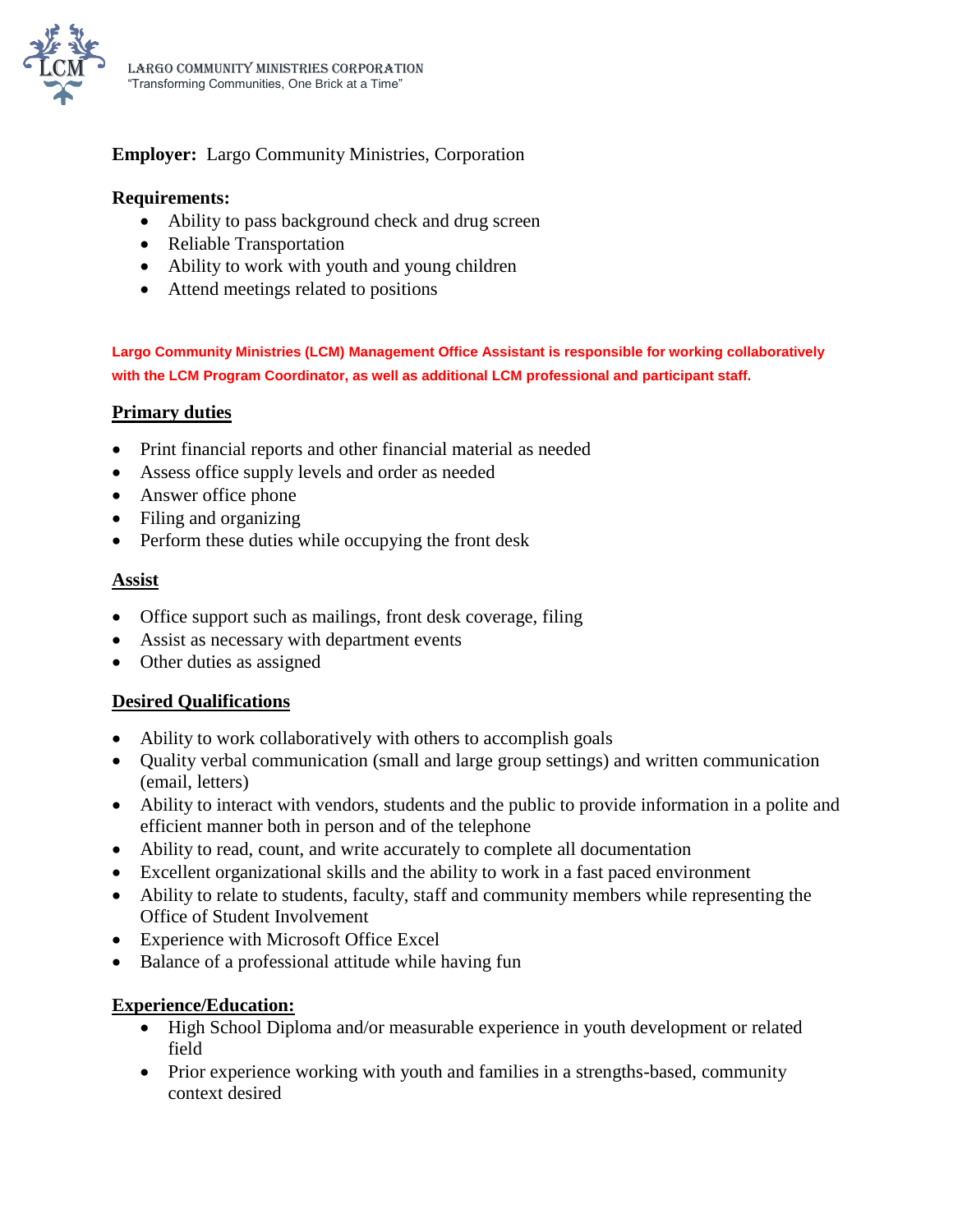

LARGO COMMUNITY MINISTRIES CORPORATION "Transforming Communities, One Brick at a Time"

• Must be 18 or older

# **Benefits to Volunteer**

- Obtain experience and exposure to program operations
- Learning about organizational development
- Satisfies Community Service Hours requirement
- Opportunity for future employment with organization upon program funding

# **TUTOR VOLUNTEER**

**Title:** Tutor Volunteer

**Hours:** 5 – 10 hours per week

**Number of Positions**: 3 volunteers

**Industry:** Non-profit, Community Development, Education

**Location:** Largo Maryland

**Salary:** -

**Employer:** Largo Community Ministries, Corporation

#### **Requirements:**

- Ability to pass background check and drug screen
- Reliable Transportation
- Ability to work with youth and young children

**Position Summary:** The Tutor Volunteer offers academic enrichment services to our students. The tutoring is designed to complement our other program components which are designed to promote positive youth involvement and leadership, as well as other protective factors that decrease harmful behaviors.

#### **General Responsibilities:**

- Monitor youth during tutoring
- Facilitate tutoring lesson plan and homework assistance
- Attend all required staff meetings
- Evaluate effectiveness of services on an on-going basis
- Maintain timely and accurate records, case files and data base entries